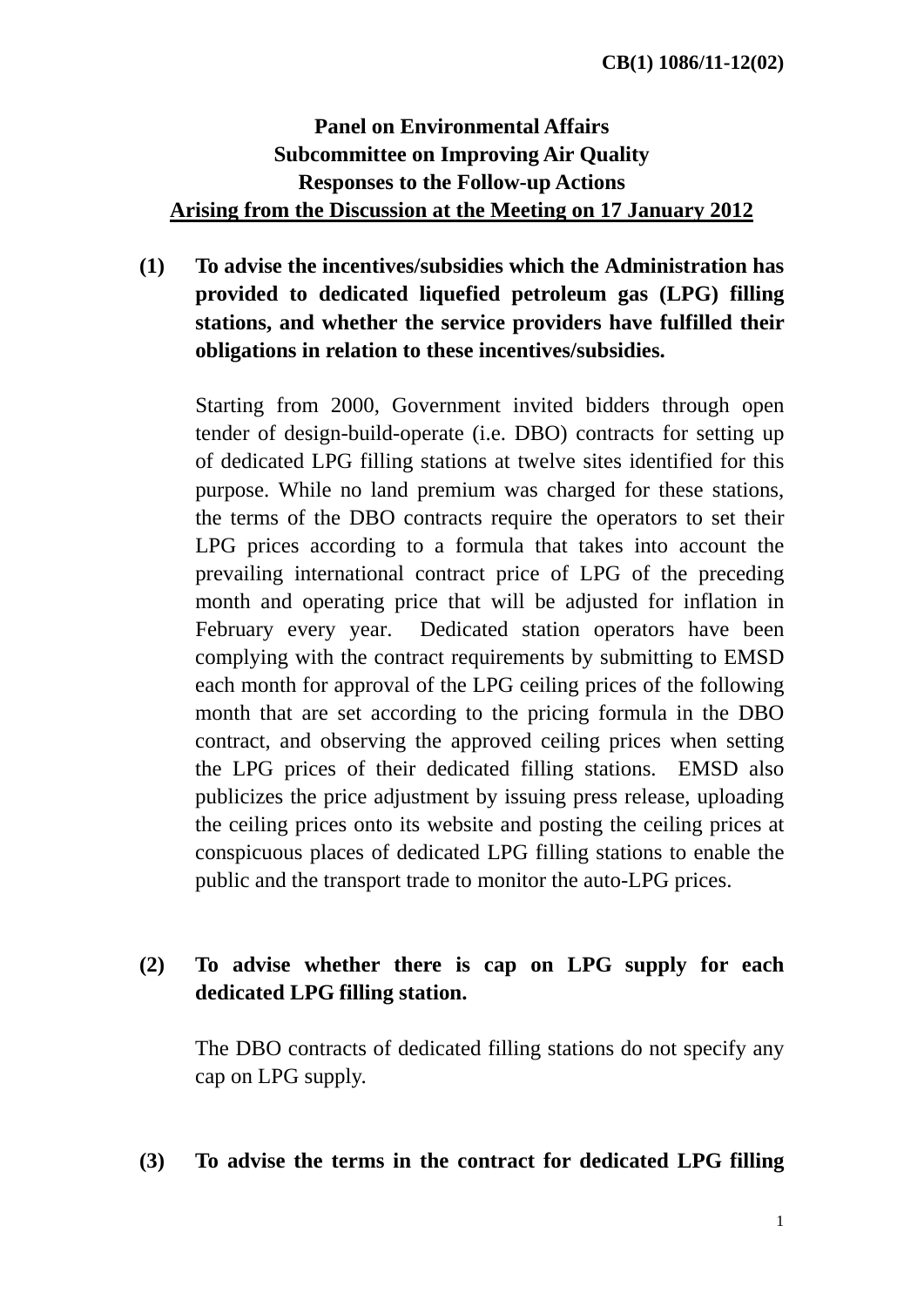**Station in relation to service provision, particularly those which can facilitate the E1ectrical and Mechanical Services Department (EMSD) to monitor the services of LPG filling stations, and the feasibility of introducing an additional requirement in the contract specifying the utility rate of LPG filling nozzles. In this connection, EMSD should conduct surveys on the utility rates of LPG filling nozzles at popular dedicated and non-dedicated LPG filling stations during rush hours over the next three months, and compare the findings with the information gathered from service providers for the past three months. To also advise whether EMSD can mandate the provision of information by service providers under the contract.** 

Under the DBO contracts, the dedicated LPG filling station operators are responsible for the design, construction, completion, operation and maintenance of dedicated LPG filling stations in a safe manner. Regarding the provision of LPG filling services, section 28.7(2) of the DBO contract stipulates that "the station shall be manned during all working hours (i.e. 24 hours a day) by a responsible manager and such operatives as may be necessary to ensure the safe and effective operation of the station in accordance with the contract".

EMSD has been monitoring the operations of dedicated LPG filling stations through the following means-

- (a) request the operators to report to EMSD any breakdown of LPG facilities affecting the filling service so as to monitor the nozzle availability at individual stations on a monthly basis;
- (b) hold regular meetings with the operators to review their services and identify areas for improvement, where appropriate, such as measures to secure a high nozzle availability;
- (c) arrange meetings with the trade organizations to facilitate direct communication between them and the operators;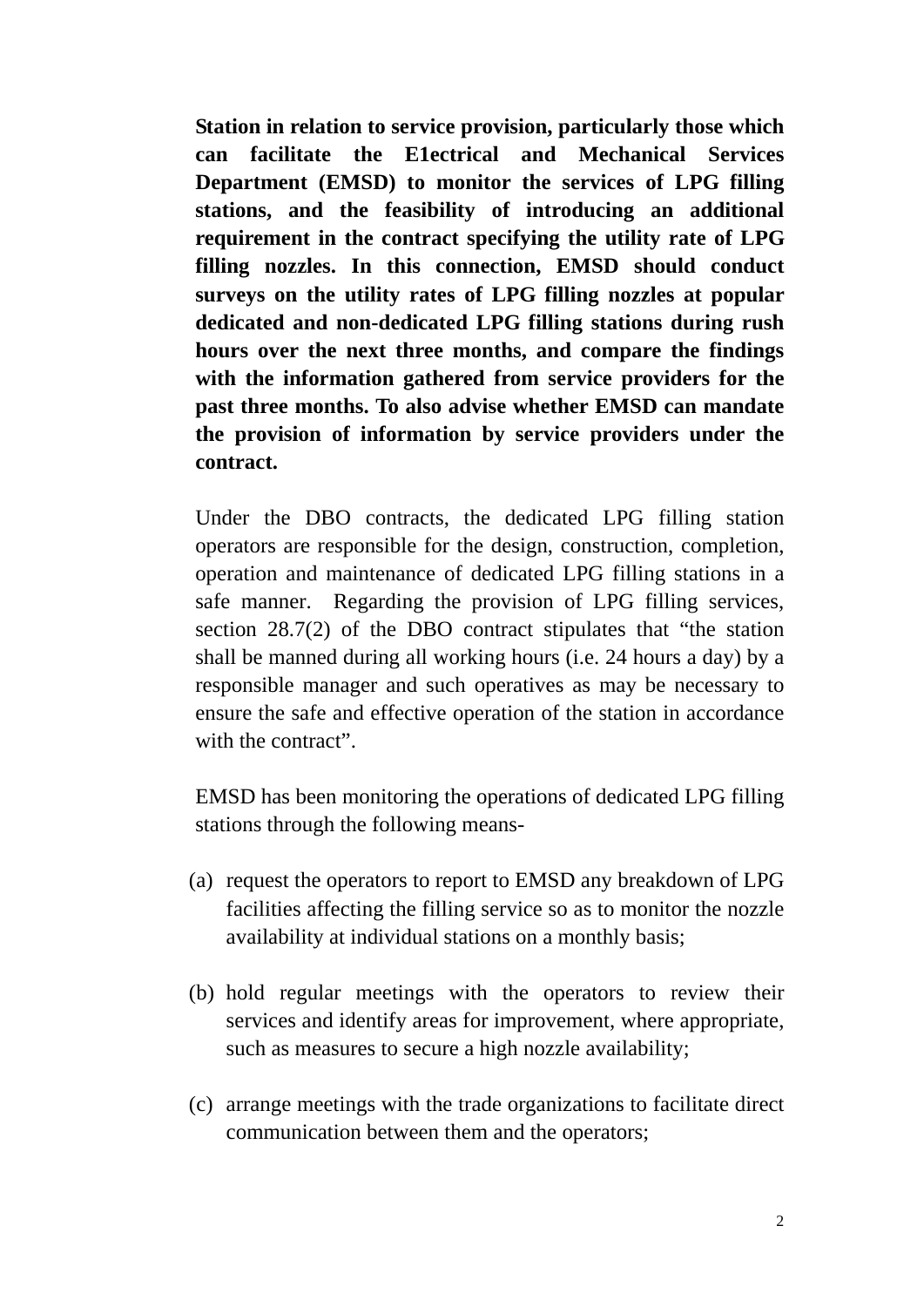- (d) visit the stations to inspect nozzle and manpower conditions; and
- (e) remind the operators from time to time to ensure efficient operation, including good nozzle availability, and properly maintain their station facilities.

The operators are required to facilitate EMSD staff to inspect the stations and provide EMSD with operational records of their stations. According to the information collected from the operators and observations made during site visits, the operators have generally fulfilled their contractual obligations. EMSD will continue to monitor closely the performance of the operators.

There is no specific term in the contract of LPG dedicated filling stations stipulating the utilization rate of LPG filling nozzles, which in practice depends on patronage and is beyond the operators' control. It is thus more sensible to check the availability of nozzles and whether any nozzle unavailability is well justified. Under the contract, the operators should provide the operational records of their dedicated filling stations to EMSD for monitoring their services. In this regard, EMSD has been monitoring the nozzle availability and the overall average nozzle availability of the 12 stations was maintained at between 96 and 99% in 2011. According to the returns from five operators<sup>1</sup> of non-dedicated LPG filling stations, the availability rate of their LPG filling nozzles between October and December in 2011 was above 97.5%. The unavailability of LPG filling nozzles of all LPG filling stations was due to the maintenance and repair works of the nozzles.

We would conduct surveys on the availability of LPG filling nozzles at popular dedicated and non-dedicated LPG filling stations during rush hours over the next three months.

 $\overline{a}$ 

<sup>&</sup>lt;sup>1</sup> There are six operators of non-dedicated LPG filling stations in Hong Kong. We have obtained the information from five operators. Shell Hong Kong Ltd has not provided us with its information.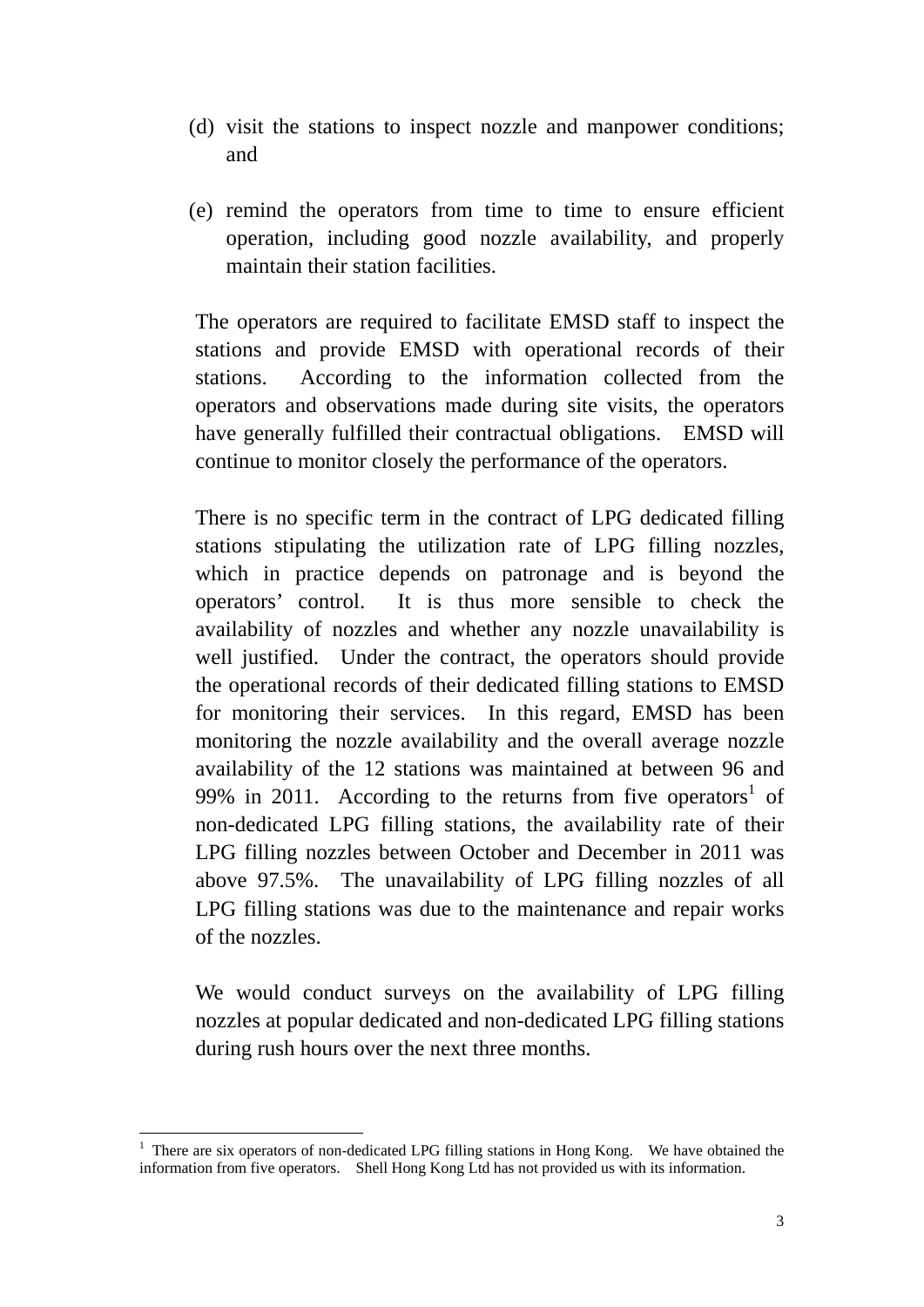**(4) To advise the EMSD's hotline through which the transport trades can lodge complaints against malpractices of dedicated LPG filling stations, particularly on shutting down of LPG filling nozzles, and the actions to be taken by EMSD upon receipt of complaints as well as the consequences of the service providers if the complaints are substantiated. To also provide statistics/details of past complaint cases.** 

The transport trades can lodge complaints about the operation of dedicated LPG filling stations via the government hotline 1823 and EMSD's hotline 2333 3762. Both hotlines operate on a 24-hour basis.

In 2011, 12 complaint cases were received on nozzle outages at dedicated LPG filling stations. In response to these complaints, EMSD had followed up with the respective operators by requesting them to take necessary remedial actions and implement preventive measures as appropriate to avoid recurrence.

Most nozzle outages were due to maintenance and repair works of station equipment and complaints could be avoided if the customers were timely informed of the nozzle outage. Apart from urging the operators to resume the operation of affected nozzles as speedily as possible, EMSD has advised the operators to inform the relevant transport trades in advance of any service interruption through various communication channels and to avoid carrying out any planned maintenance and repair works during peak hours to minimize inconvenience to the trade. To improve nozzle availability, EMSD has also reminded the operators to adopt a preventive approach by strengthening plant replacement and undertaking maintenance work in non-peak hours.

If an operator is found to be not complying with the contractual requirements of his LPG dedicated filling station, EMSD can issue a warning letter to him. In case the operator has persistently failed to improve his services despite receipt of the warning letters, Government may consider terminating the operator's contract.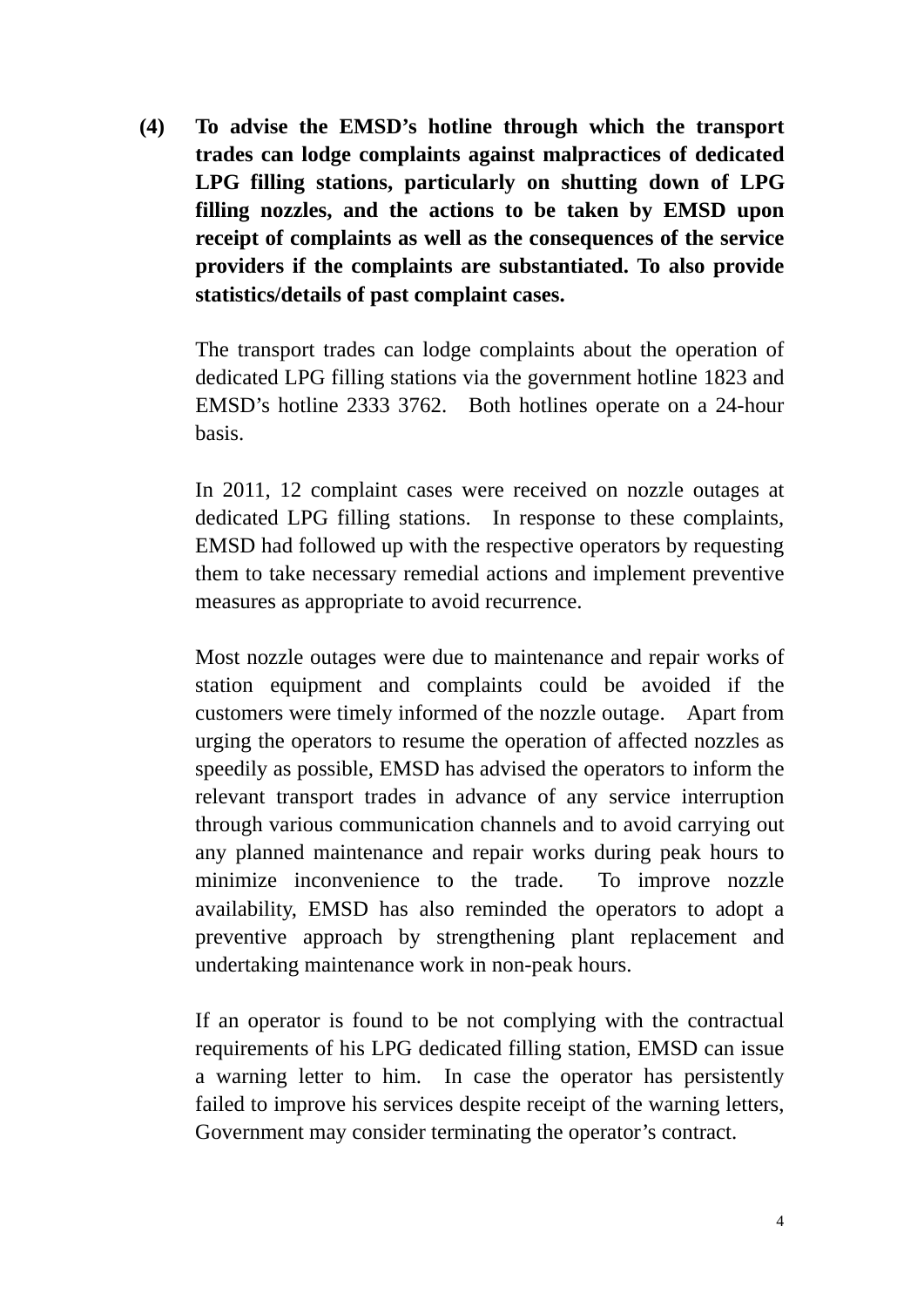EMSD has written to the dedicated station operators on several occasions in response to complaints from the transport trade mainly received in 2005-06 about the unavailability of LPG nozzles in the dedicated LPG filling stations. Subsequently, the operators had made efforts to improve the availability of LPG nozzles in the dedicated stations.

**(5) To advise whether the Administration has further plans to increase the number of LPG nozzles in the Hong Kong Island to facilitate an even distribution of LPG nozzles across the territory.** 

In the recent search for additional suitable sites to provide LPG-cum-petrol refilling services, we have identified two potential sites on Hong Kong Island. These two sites could be made available for setting up petrol-cum-LPG stations subject to the completion of requisite procedures and arrangements. We have also recommended the strengthening of the existing policy by stipulating in the tender conditions of petrol-cum-LPG filling stations, both in respect of existing petrol filling stations that do not have LPG filling facilities and existing petrol-cum-LPG filling stations upon expiry of their current land leases, a minimum requirement for LPG filling facilities at 25% of the nozzles, subject to fulfillment of the necessary safety requirements. These two proposals could further increase the number of LPG filling nozzles on Hong Kong Island.

**(6) To advise the feasibility of applying a uniform LPG price across the board for both dedicated and non-dedicated LPG filling stations.** 

As a market economy, we consider it advisable to allow non-dedicated LPG filling stations to set their LPG prices on full commercial principles as in the case of petrol and diesel. In practice, the LPG prices of dedicated stations would have a leading effect on the LPG price of the local market as the operators of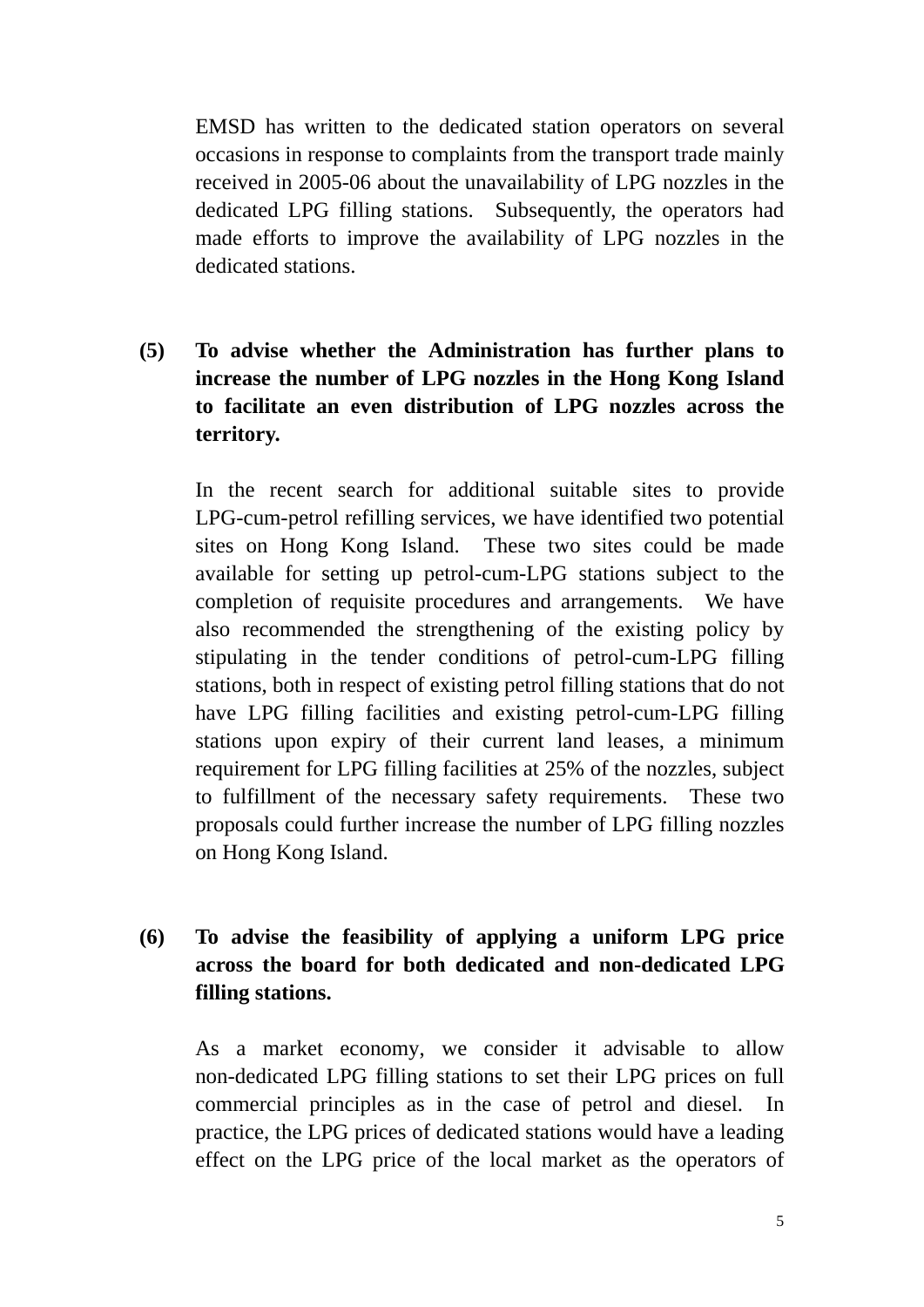non-dedicated stations have to take into account the LPG prices of dedicated stations when setting their own LPG prices in order to compete for business.

## **(7) To provide a paper comparing all the relevant information on the emission performance between LPG and Euro V/VI vehicles.**

The Paper is at the Annex.

### **Environmental Protection Department February 2012**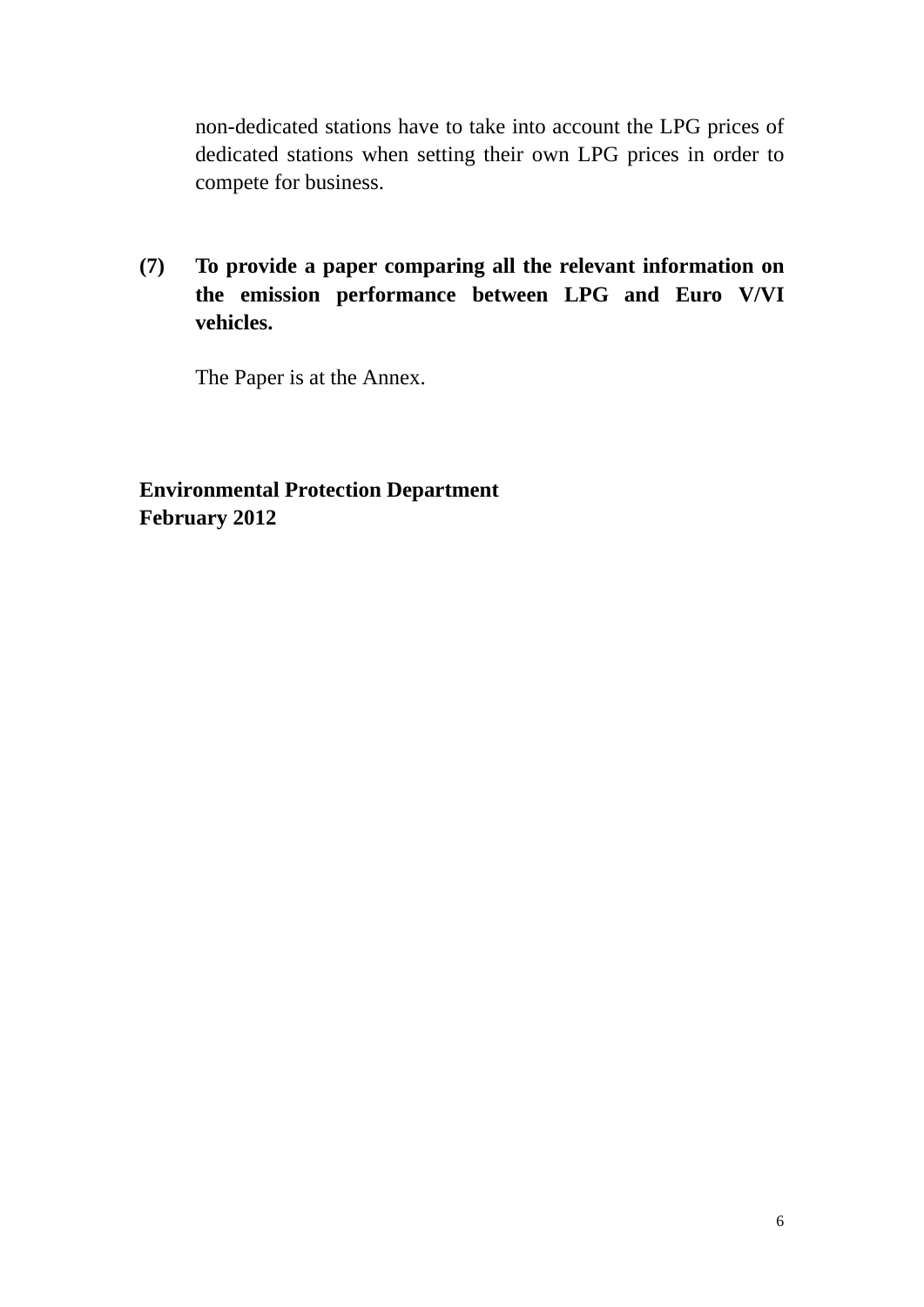#### **Annex**

#### **The Emission Performance of LPG and Euro V/ VI Diesel Vehicles**

Roadside air pollution in Hong Kong is caused by respirable suspended particulates (RSP) and nitrogen oxides (NOx). Diesel vehicles are notorious for their RSP and NOx emissions. The significant technological advancement in diesel emission control in recent years has enabled diesel vehicles to catch up with petrol and LPG vehicles in respect of RSP emissions. However, in general, newer diesel vehicles still emit a lot more nitrogen oxides than petrol and LPG vehicles.

One of the considerations of the European Union (EU) in setting their emission standard is the capability of the latest emission control technology. Recognizing the weaker NOx emission control performance of diesel vehicles, EU allows diesel vehicles to emit two times more NOx than petrol/LPG vehicles when setting the Euro V standards (i.e., the prevailing standards) and about 20% more when setting the Euro VI standards (which will be introduced in EU by 2015). Details of the emission limits (upper) are set out in the table below

|                |                   | <b>Nitrogen Oxides</b> | <b>Particulate Matter</b> |
|----------------|-------------------|------------------------|---------------------------|
|                |                   | (mg/km)                | (mg/km)                   |
| Euro V         | <b>LPG/Petrol</b> | 60                     | $5*$                      |
|                | <b>Diesel</b>     | 180                    |                           |
| <b>Euro VI</b> | <b>LPG/Petrol</b> | 60                     | $5*$                      |
|                | <b>Diesel</b>     | 80                     |                           |

**Table 1. The NOx and RSP emission limits (maximum) in the Euro V and VI emission standards for petrol/LPG and diesel vehicles.**

\*The emission standard only applied to petrol/LPG vehicles with direct injection engines only. For petrol/LPG vehicles that are not equipped with direct injection engines, their RSP emissions are so low that EU considers it unnecessary to set the limits.

In fact, the actual emissions of petrol/ LPG vehicles can be much lower than the emission standards. According to a vehicle emission database of